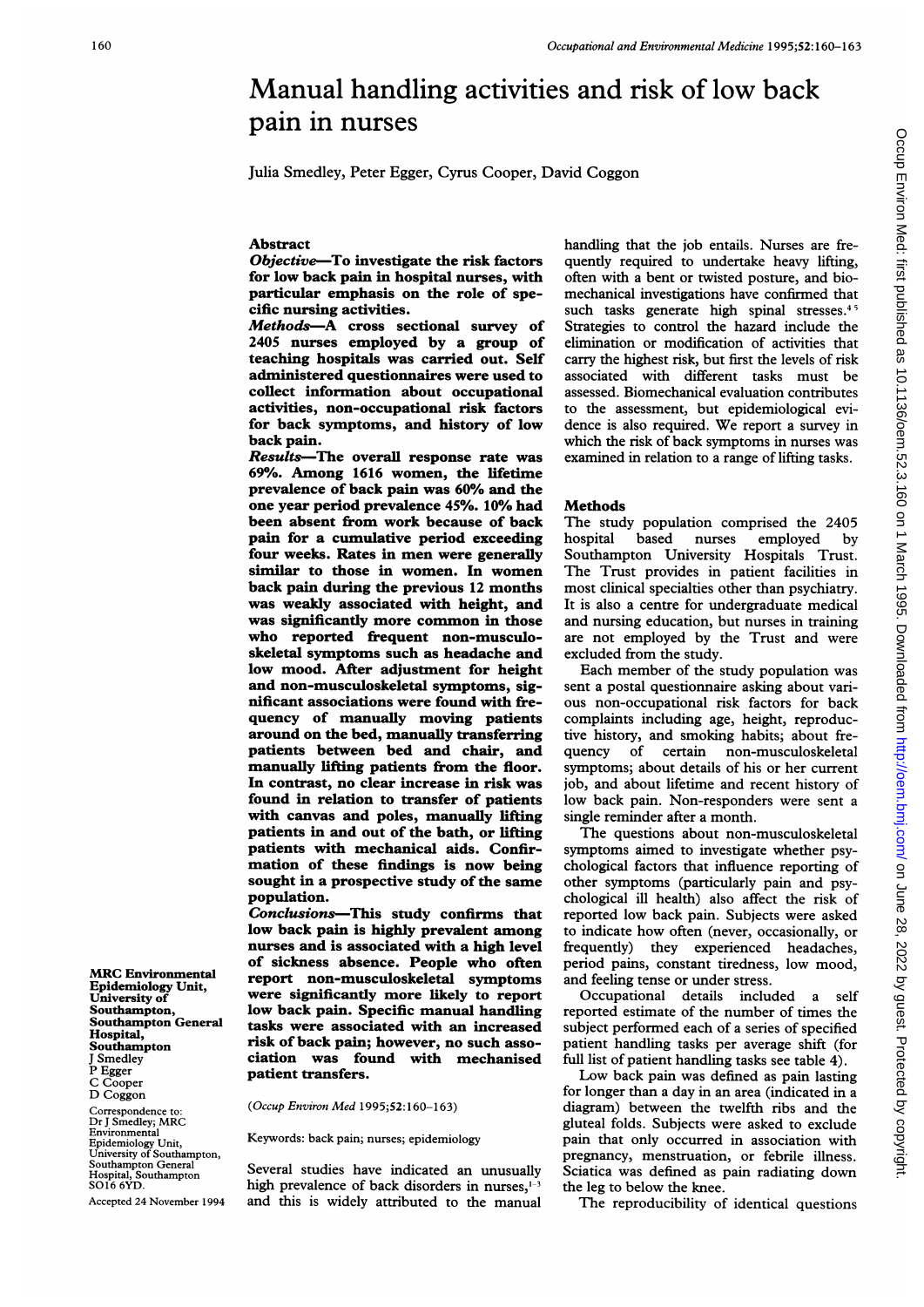about lifetime back pain and associated features has been assessed in an earlier study in the general population. Subjects were asked to complete the questions a second time, one year after their first response. The level of agreement was 91% for reported lifetime low back pain, 82% (minimum) for reported sciatica, and 87% for reported sickness absence.<sup>6</sup>

The validity of information on reported frequency of tasks handling patients was measured indirectly by comparing the responses of nurses of the same grade working on the same ward. Good agreement was found for task frequency, only 16% of reports differed from the modal reported frequency for each job.7

Associations between low back pain and risk factors were assessed by logistic regression. Risk estimates are quoted with 95% confidence intervals (95% Cls).

#### Results

Questionnaires were completed by 1659 nurses (a response rate of 69%), of whom 97% were women and 50% worked full time. The ages of responders ranged from 19 to 65 with mean 38 and median 36 years. All levels of seniority were represented from nursing assistant to senior clinical and administrative grades.

|                       | Table 1 Prevalence (%) of reported low back pain and |  |  |  |
|-----------------------|------------------------------------------------------|--|--|--|
| associated disability |                                                      |  |  |  |

|                                                                              | Men<br>$(n = 43^*)$ | Women<br>$(n = 1616^*)$ |
|------------------------------------------------------------------------------|---------------------|-------------------------|
| Low back pain, ever                                                          | 56                  | 60                      |
| Sciatica, ever                                                               | 23                  | 25                      |
| Low back pain lasting<br>> 1 year in total<br>Cumulative lifetime sickness   | 5                   | 9                       |
| absence for low back pain<br>$> 4$ weeks<br>Consulted a general practitioner | 9                   | 10                      |
| because of low back pain, ever                                               | 29                  | 40                      |
| Low back pain in past 12 months                                              | 39                  | 45                      |

\*Answers to specific questions were missing for up to 36 subjects (one man and 35 women).

Table <sup>1</sup> shows the prevalence of reported low back pain and associated disability. Among women the lifetime prevalence of back pain was 60%, and 10% had been absent from work because of back pain for a cumulative period exceeding four weeks. The one year period prevalence of low back pain in women was 45%. Rates in men were generally similar to those in women, although fewer men had consulted <sup>a</sup> general practitioner about back problems.

Because of the small number of male responders, further analyses were restricted to women. Table 2 shows the associations of low back pain in the past 12 months with height and with report of various non-musculoskeletal symptoms. Risk of back pain increased with stature, but the trend was weak and failed to reach significance. More striking was the relation to other symptoms. There was a strong association between reported frequent headache, period pains, fatigue, low mood, or stress and reported low back pain.

Table 3 shows the relation of low back pain to certain other non-occupational risk factors. After adjustment for age, height, and report of non-musculoskeletal symptoms, all of the associations were weak and none was significant.

The occupational risk factors studied included hours worked (full time or part time), shifts worked (days, nights, or both), and grade (nursing assistant or higher). Analysis, with logistic regression, showed no association between any of these factors and the risk of back pain. Back symptoms in the past year were reported less frequently than the average by paediatric nurses, but otherwise there were no clear patterns by department. Associations were found, however, in relation to the frequency of certain lifting activities (table 4). In particular, risk increased with frequency of manually moving patients around on the bed, and was significantly raised in nurses who manually transferred patients between bed and chair and

Table 2 Association of low back pain in the past 12 months with height and report of non-musculoskeletal symptoms in female nurses

| Risk factor           | With<br>back pain*<br>n | Without<br>back pain*<br>n | Each risk factor<br>examined<br>separately<br>OR (95% CI) | Risk estimates<br>mutually<br>adjusted<br>OR (95% CI) |
|-----------------------|-------------------------|----------------------------|-----------------------------------------------------------|-------------------------------------------------------|
| Height (cm):          |                         |                            |                                                           |                                                       |
| $\leq 157$            | 160                     | 223                        |                                                           |                                                       |
| $158 - 163$           | 187                     | 231                        | $1 \cdot 1$ (0.9-1.5)                                     | $1.2(0.9-1.6)$                                        |
| $164 - 166$           | 119                     | 124                        | $1.3(1.0-1.8)$                                            | $1.4(1.0-2.0)$                                        |
| $167 - 170$           | 161                     | 180                        | $1.3(0.9-1.7)$                                            | $1.3(1.0-1.8)$                                        |
| $\geq 171$            | 104                     | 113                        | $1.3(0.9-1.8)$                                            | $1.3(0.9-1.9)$                                        |
| Headache:             |                         |                            |                                                           |                                                       |
| Never or occasionally | 566                     | 760                        |                                                           |                                                       |
| Frequently            | 156                     | 100                        | $2.1(1.6-2.7)$                                            | $1.7(1.3-2.3)$                                        |
| Period pain:          |                         |                            |                                                           |                                                       |
| Never or occasionally | 521                     | 686                        |                                                           |                                                       |
| Frequently            | 181                     | 149                        | $1.5(1.2-2.0)$                                            | $1.4(1.0-1.8)$                                        |
| Fatigue:              |                         |                            |                                                           |                                                       |
| Never or occasionally | 480                     | 682                        |                                                           |                                                       |
| Frequently            | 244                     | 171                        | $2.0(1.6-2.5)$                                            | $1.4(1.1-1.9)$                                        |
| Low mood:             |                         |                            |                                                           |                                                       |
| Never or occasionally | 629                     | 818                        |                                                           |                                                       |
| Frequently            | 94                      | 38                         | $3.2(2.2-4.8)$                                            | $2.0(1.2-3.1)$                                        |
| Stress:               |                         |                            |                                                           |                                                       |
| Never or occasionally | 545                     | 740                        |                                                           |                                                       |
| Frequently            | 176                     | 115                        | $2.1(1.6-2.7)$                                            | $1.3(1.0-1.8)$                                        |

\*Answers to specific questions were missing for up to 70 women. All risk estimates were adjusted for age in quintiles.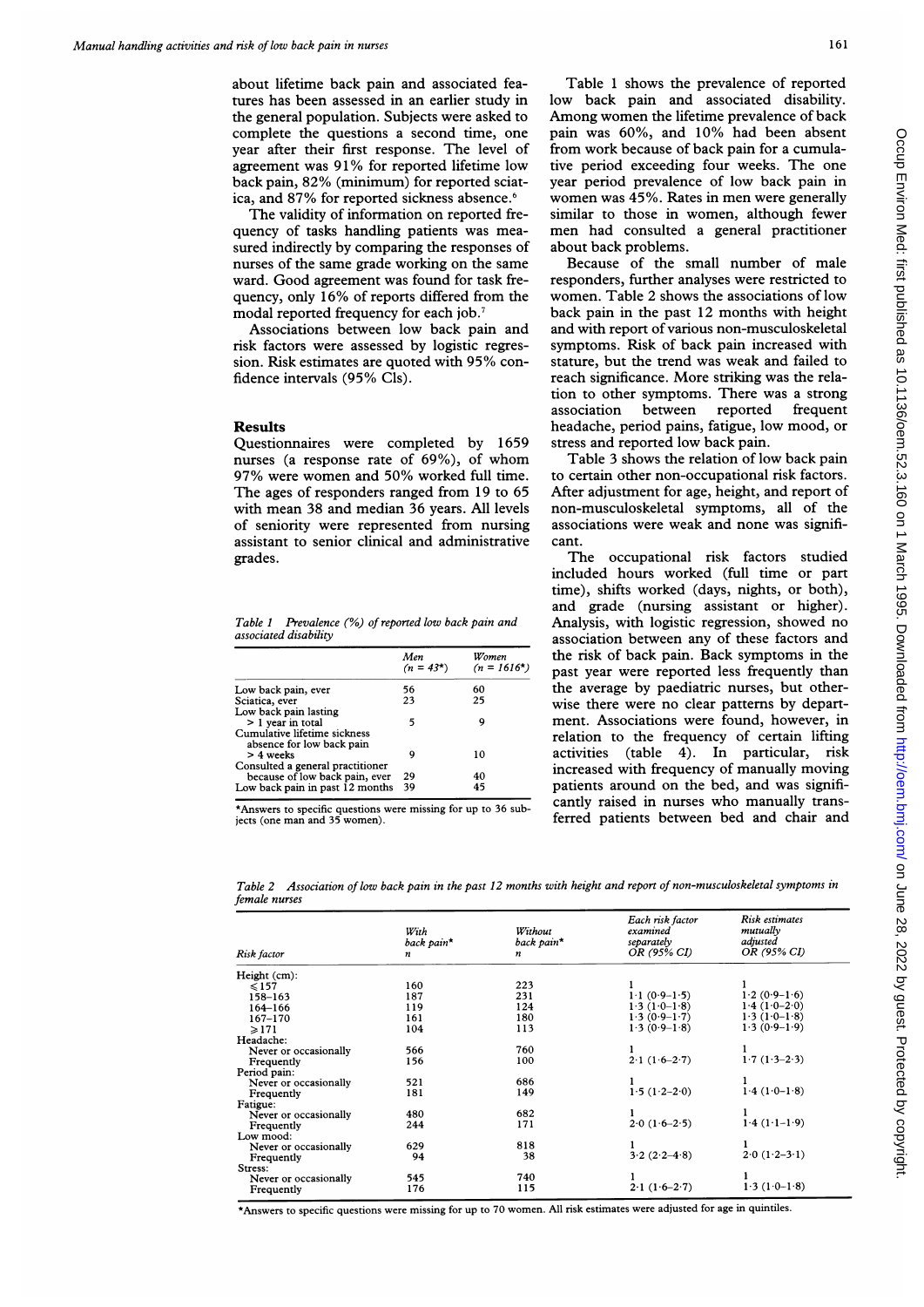who had sometimes to lift patients up from the floor. These associations persisted when risk estimates were adjusted for height and report of non-musculoskeletal symptoms. In contrast, no clear increase in risk was found in relation to transfer of patients with canvas and poles, manually lifting patients into and out of the bath, or lifting patients with mechanical aids.

Table 3 Association of low back pain in the past 12 months with non-occupational risk factors in female nurses

|                                                        | With           | Without        | Risk estimate+     |                    |  |
|--------------------------------------------------------|----------------|----------------|--------------------|--------------------|--|
| Risk factor                                            | back pain<br>n | back pain<br>n | (a)<br>OR (95% CI) | (b)<br>OR (95% CI) |  |
| Current participation in<br>regular sport or exercise: |                |                |                    |                    |  |
| No                                                     | 211            | 276            |                    |                    |  |
| Yes                                                    | 511            | 572            | $1.1(0.9-1.4)$     | $1.2(0.9-1.5)$     |  |
| Number of children:                                    |                |                |                    |                    |  |
| 0                                                      | 297            | 293            |                    |                    |  |
| $1 - 2$                                                | 294            | 374            | $0.8(0.6-1.0)$     | $0.9(0.6-1.1)$     |  |
| $3+$                                                   | 128            | 183            | $0.7(0.5-1.0)$     | $0.8(0.6-1.1)$     |  |
| Cigarette smoking:                                     |                |                |                    |                    |  |
| Never                                                  | 409            | 509            |                    |                    |  |
| Ex                                                     | 203            | 219            | $1.2(1.0-1.5)$     | $1.2(0.9-1.5)$     |  |
| Current                                                | 109            | 131            | $1.0(0.8-1.4)$     | $1.0(0.8-1.4)$     |  |
| Previous fall or road                                  |                |                |                    |                    |  |
| traffic accident leading<br>to hospital admission:     |                |                |                    |                    |  |
| No                                                     | 654            | 786            |                    |                    |  |
| Yes                                                    | 68             | 73             | $1.1(0.8-1.6)$     | $1.1(0.8-1.6)$     |  |

\*Information was missing for up to 122 women;  $\dagger$ (a) adjusted for age (in quintiles) and height (classified as in table 2) (b) adjusted for age (in quintiles) and for height and report of non-musculoskeletal symptoms (classified as in table 2).

Table 4 Association of low back pain in the past 12 months with occupational activities in female nurses

|                                                           |                         |                            | Risk estimate <sup>+</sup> |                    |  |
|-----------------------------------------------------------|-------------------------|----------------------------|----------------------------|--------------------|--|
| Activity:<br>frequency in an<br>average working shift     | With<br>back pain*<br>n | Without<br>back pain*<br>n | (a)<br>OR (95% CI)         | (b)<br>OR (95% CI) |  |
| Transfer a patient on<br>canvas and poles:                |                         |                            |                            |                    |  |
| 0                                                         | 450                     | 547                        | 1                          | 1                  |  |
| $1 - 4$                                                   | 197                     | 228                        | $1.0(0.8-1.3)$             | $1.0(0.8-1.3)$     |  |
| $5 +$                                                     | 43                      | 41                         | $1.3(0.8-2.1)$             | $1.3(0.8-2.1)$     |  |
| Manually transfer a patient<br>between bed and chair:     |                         |                            |                            |                    |  |
| 0                                                         | 168                     | 274                        | 1                          | 1                  |  |
| $1 - 4$                                                   | 227                     | 257                        | $1.5(1.1-1.9)$             | $1.4(1.1-1.9)$     |  |
| $5 - 9$                                                   | 128                     | 123                        | $1.7(1.2-2.3)$             | $1.8(1.3-2.5)$     |  |
| $10+$                                                     | 152                     | 157                        | $1.5(1.1-2.1)$             | $1.5(1.1-2.1)$     |  |
| Transfer a patient between<br>bed and chair with a hoist: |                         |                            |                            |                    |  |
| 0                                                         | 531                     | 669                        | 1                          | 1                  |  |
| $1 - 4$                                                   | 120                     | 109                        | $1.4(1.0-1.8)$             | $1.3(1.0-1.8)$     |  |
| $5+$                                                      | 21                      | 26                         | $1.0(0.5-1.8)$             | $0.9(0.5-1.8)$     |  |
| Manually move a patient<br>around on the bed:             |                         |                            |                            |                    |  |
| 0                                                         | 84                      | 137                        | $\mathbf{1}$               | 1                  |  |
| $1 - 4$                                                   | 169                     | 246                        | $1.1(0.8-1.6)$             | $1.2(0.8-1.7)$     |  |
| $5 - 9$<br>$10+$                                          | 167                     | 175                        | $1.5(1.1-2.2)$             | $1.6(1.1-2.3)$     |  |
| Manually lift a patient up off<br>the floor:              | 270                     | 260                        | $1.7(1.2-2.3)$             | $1.7(1.2 - 2.4)$   |  |
| 0                                                         | 438                     | 567                        | 1                          |                    |  |
| $1+$                                                      | 230                     | 231                        | $1.3(1.0-1.6)$             | $1.3(1.0-1.6)$     |  |
| Lift a patient from the floor<br>with a hoist:            |                         |                            |                            |                    |  |
| 0                                                         | 611                     | 738                        | 1                          |                    |  |
| $1+$                                                      | 58                      | 63                         | $1.1(0.8-1.6)$             | $1.0(0.7-1.5)$     |  |
| Manually lift a patient in or out<br>of the bath:         |                         |                            |                            |                    |  |
| 0                                                         | 569                     | 679                        | 1                          |                    |  |
| $1+$                                                      | 102                     | 120                        | $1.0(0.7-1.3)$             | $1.0(0.7-1.3)$     |  |
| Lift a patient in or out of the<br>bath with a hoist:     |                         |                            |                            |                    |  |
| 0                                                         | 426                     | 554                        | 1                          | 1                  |  |
| $1 - 4$                                                   | 222                     | 212                        | $1.3(1.0-1.6)$             | $1.2(1.0-1.6)$     |  |
| $5+$                                                      | 24                      | 32                         | $0.9(0.5-1.6)$             | $0.8(0.5-1.5)$     |  |

\*Information was missing for up to 213 women;  $\dagger$ (a) adjusted for age (in quintiles) and height (classified as in table 2) (b) adjusted for age (in quintiles) and for height and report of non-musculoskeletal symptoms (cl

## Discussion

The prevalence of back symptoms recorded in this survey cannot be compared directly with those found in most other studies because of differences in the method of investigation, the definition of back pain, and the age structures of the populations studied. In <sup>a</sup> postal survey of 1495 women from eight areas of Britain that used an identical question to ascertain back pain, lifetime prevalence varied from 45-2% at age  $20-29$  years to  $63.7\%$  at ages  $50-59$  years, whereas one year prevalences were in the range  $27.0-43.7\%$ .<sup>8</sup> The prevalences that we recorded in our study were higher (despite a higher response rate), which supports the view that nurses are at an increased risk of back disorders. Particularly notable was the high proportion of nurses who had taken more than four weeks off work because of back trouble (9% of men and 10% of women), which emphasises the burden that the problem places both on the nurses and employers.

Of the non-occupational risk factors for back pain that we examined, non-musculoskeletal symptoms showed the strongest associations with back pain. This may reflect differences in perception of back pain rather than an increased risk of physical damage to the spine, but without good objective measures of spinal pathology, the distinction cannot be tested. The finding accords with those of other studies that have shown that people who are depressed or dissatisfied with their work are more likely to complain of back symptoms.9-12 In particular, one longitudinal study has shown that depression predicts the onset of subsequent back pain, and that the association therefore is not explained simply by the occurrence of depression secondary to back trouble.<sup>13</sup>

In female nurses back pain was also weakly associated with height. Other studies of back pain and stature in women have produced inconsistent results. Surveys in Sweden,'4 Denmark,'5 and Britain'6 have failed to show <sup>a</sup> relation, but an analysis of back symptoms in <sup>a</sup> British longitudinal study did suggest an association, with a relative risk of  $1.5$  in the tallest 20% of women compared with the shortest 20%. '7 If there is <sup>a</sup> relation between height and back pain in women, then it does not seem to be as strong as in men, and would not justify selective exclusion of tall women from entry to the nursing profession.

In contrast with other studies, we found no relation of back pain to reproductive history,<sup>3 10 18</sup> smoking,  $^{11}$  19 <sup>20</sup> or severe trauma.<sup>21</sup>

Of the occupational activities studied, manually moving patients around on the bed, transferring patients between bed and chair, and lifting patients up from the floor were associated with increased risk of back pain, and the associations persisted after adjustment for height and report of nonmusculoskeletal symptoms. In contrast, no association was found with lifting or transferring patients with a hoist or with canvas and poles. In general, this pattern of risk is consistent with biomechanical evaluation,<sup>4</sup> but